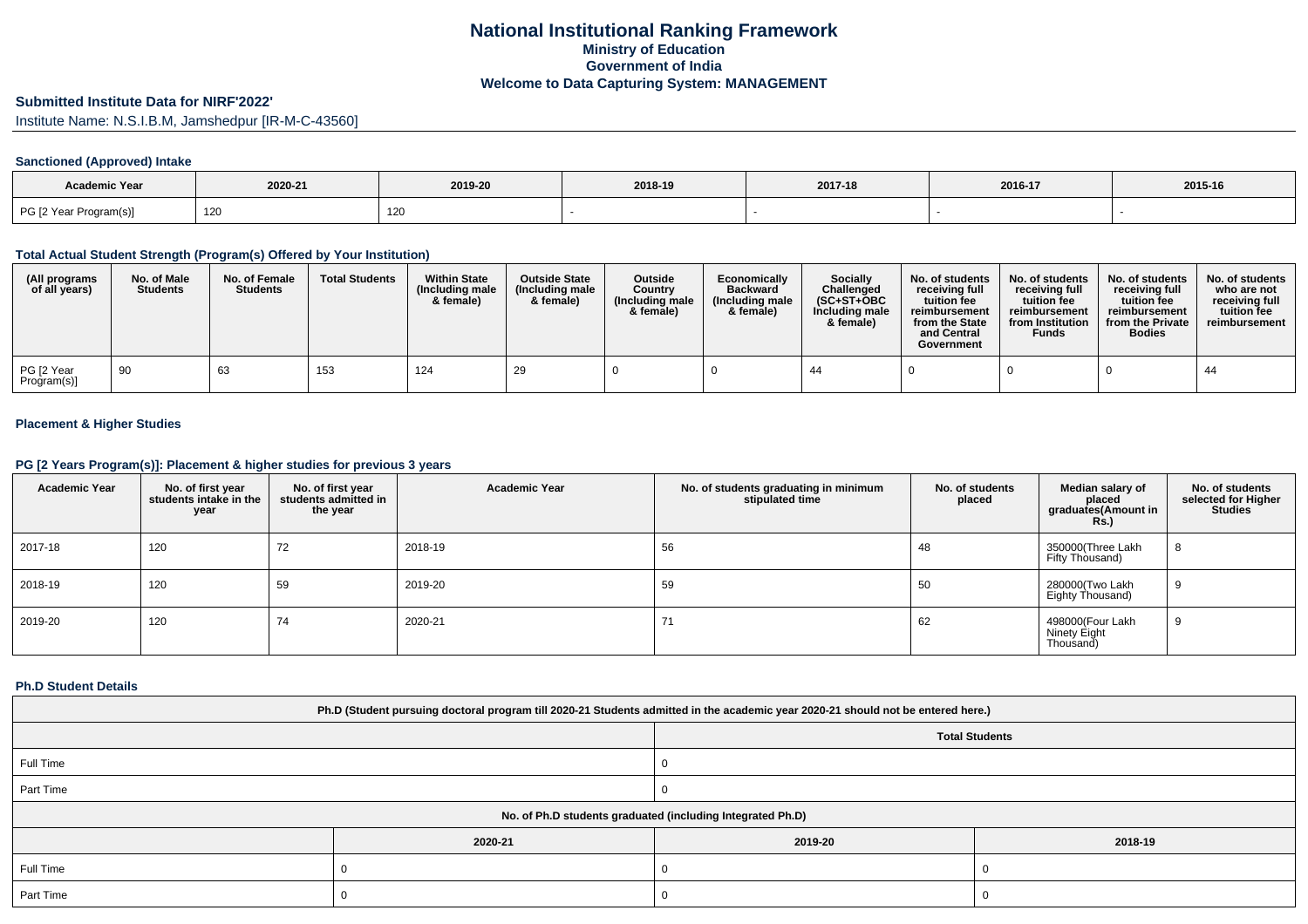#### **Financial Resources: Utilised Amount for the Capital expenditure for previous 3 years**

| <b>Academic Year</b>                                                                                                                                                                                                                               | 2020-21                                                        | 2019-20                                                          | 2018-19                                    |  |  |  |  |  |
|----------------------------------------------------------------------------------------------------------------------------------------------------------------------------------------------------------------------------------------------------|----------------------------------------------------------------|------------------------------------------------------------------|--------------------------------------------|--|--|--|--|--|
|                                                                                                                                                                                                                                                    | <b>Utilised Amount</b>                                         | <b>Utilised Amount</b>                                           | <b>Utilised Amount</b>                     |  |  |  |  |  |
| Annual Capital Expenditure on Academic Activities and Resources (excluding expenditure on buildings)                                                                                                                                               |                                                                |                                                                  |                                            |  |  |  |  |  |
| Library (Books, Journals and e-Resources only)                                                                                                                                                                                                     | 185410 (One Lakh Eighty Five Thousand Four Hundred Ten)        | 237652 (Two Lakh Thirty Seven Thousand Six Hundred Fifty<br>Two) | 88500 (Eighty Eight Thousand Five Hundred) |  |  |  |  |  |
| Expenditure on setting up/upgradation of laboratory                                                                                                                                                                                                | 279350 (Two Lakh Seventy Nine Thousand Three Hundred<br>Fifty) | 318250 (Three Lakh Eighteen Thousand Two Hundred Fifty)          | 210000 (Two Lakh Ten Thousand)             |  |  |  |  |  |
| Other expenditure on creation of Capital Assets (For setting up<br>1450230 (ZeroFourteen Lakh Fifty Thousand Two Hundred<br>classrooms, seminar hall, conference hall, library excluding<br>Thirty)<br>expenditure on Land , Building, Roads etc.) |                                                                | 1500455 (Fifteen Lakh Four Hundred Fifty Five)                   | 850020 (Eight Lakh Fifty Thousand Twenty)  |  |  |  |  |  |

## **Financial Resources: Utilised Amount for the Operational expenditure for previous 3 years**

| <b>Academic Year</b>                                                                                                                                                                           | 2020-21                                                                     | 2019-20                                                                           | 2018-19                                   |  |  |  |  |  |
|------------------------------------------------------------------------------------------------------------------------------------------------------------------------------------------------|-----------------------------------------------------------------------------|-----------------------------------------------------------------------------------|-------------------------------------------|--|--|--|--|--|
|                                                                                                                                                                                                | <b>Utilised Amount</b>                                                      |                                                                                   | <b>Utilised Amount</b>                    |  |  |  |  |  |
| <b>Annual Operational Expenditure</b>                                                                                                                                                          |                                                                             |                                                                                   |                                           |  |  |  |  |  |
| Salaries (Teaching and Non Teaching staff)                                                                                                                                                     | 11842560 (One Crore Eighteen Lakh Forty Two Thousand Five<br>Hundred Sixty) | 10939774 (One Crore Nine Lakh Thirty Nine Thousand Seven<br>Hundred Seventy Four) | 5760000 (Fifty Seven Lakh Sixty Thousand) |  |  |  |  |  |
| Maintenance of Academic Infrastructure or consumables and<br>other running expenditures(excluding maintenance of hostels<br>and allied services, rent of the building, depreciation cost, etc) | 1762210 (Seventeen Lakh Sixty Two Thousand Two Hundred<br>Ten <sup>'</sup>  | 1813383 (Eighteen Lakh Thirteen Thousand Three Hundred<br>Eighty Three)           | 450000 (Four Lakh Fifty Thousand)         |  |  |  |  |  |
| Seminars/Conferences/Workshops                                                                                                                                                                 | 183655 (One Lakh Eighty Three Thousand Six Hundred Fifty<br>Five )          | 176473 (One Lakh Seventy Six Thousand Four Hundred<br>Seventy Three)              | 0 (Zero)                                  |  |  |  |  |  |

## **Sponsored Research Details**

| <b>Financial Year</b>                    | 2020-21 | 2019-20 | 2018-19 |
|------------------------------------------|---------|---------|---------|
| Total no. of Sponsored Projects          |         |         |         |
| Total no. of Funding Agencies            |         |         |         |
| Total Amount Received (Amount in Rupees) |         |         |         |
| Amount Received in Words                 | Zero    | Zero    | Zero    |

## **Consultancy Project Details**

| <b>Financial Year</b>                    | 2020-21 | 2019-20 | 2018-19 |
|------------------------------------------|---------|---------|---------|
| Total no. of Consultancy Projects        |         |         |         |
| Total no. of Client Organizations        |         |         |         |
| Total Amount Received (Amount in Rupees) |         |         |         |
| Amount Received in Words                 | Zero    | Zero    | Zero    |